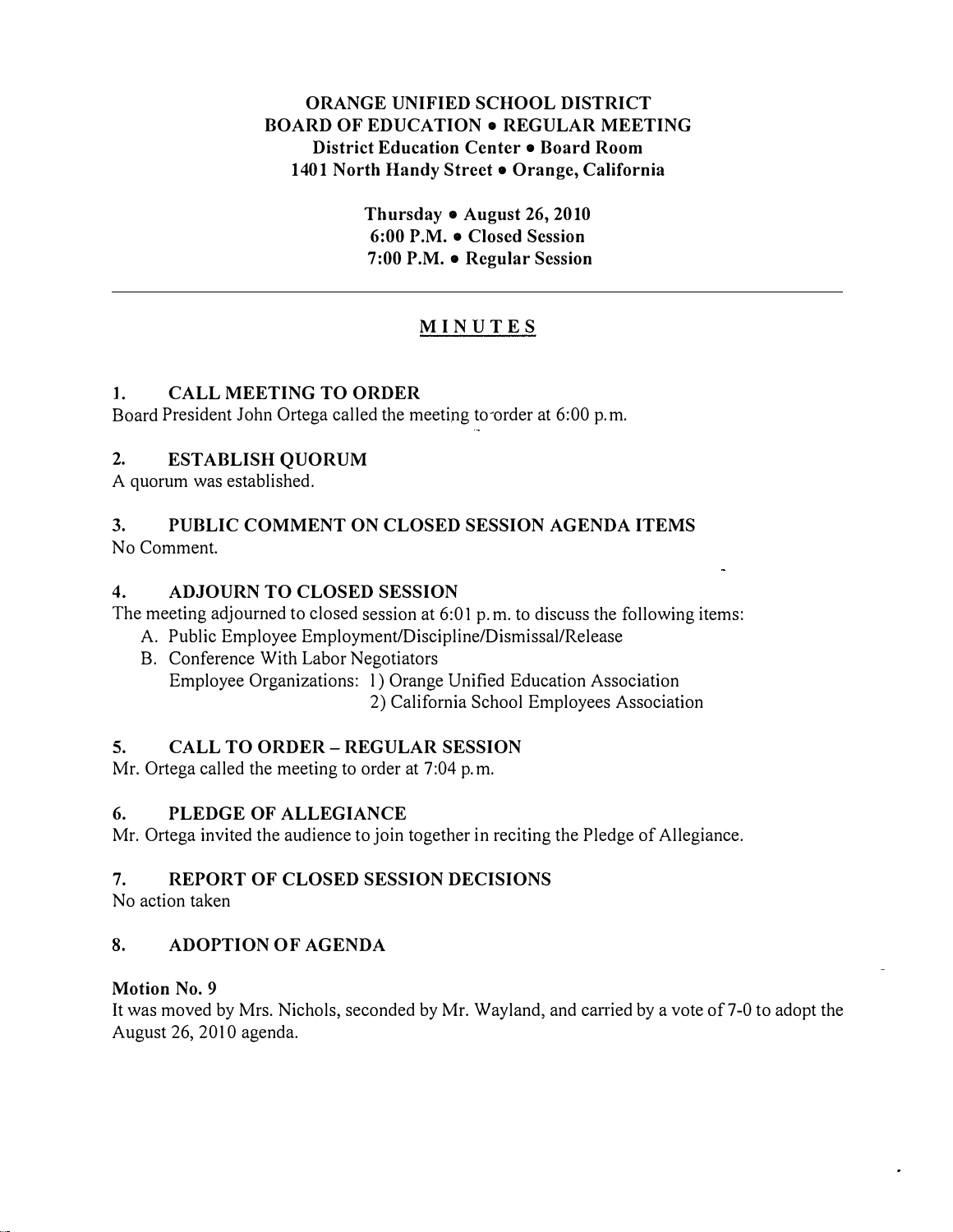## 9. ANNOUNCEMENTS AND ACKNOWLEDGMENTS

## Item 9.A. Superintendent's Report

Dr. Dreier reported on the first day of school. She stated that throughout the District there was a great beginning of school- parents, students, teachers and staff happy to be at school and very well prepared for a productive school year. Dr. Dreier noted that she visited Orange High, Yorba Middle and Portola Middle Schools. Dr. Dreier also noted that the "Welcome Back" podcast is on the website.

Dr. Dreier announced that the District was notified that the District has been awarded by the U.S. Department of Education a Readiness in Emergency Management for Schools, a REMS grant. This grant amounts to \$600,000 and will enable the District to improve plans that address all four phases of emergency management, prevention, mitigation, preparedness response and recovery. Dr. Dreier thanked Mike Pollok, Aileen Sterling and Larry Hausner for their leadership in getting this grant for the District.

Dr. Dreier commented that throughout the state the API (Academic Performance Index) test results will be released August 30. Once the scores are received a report will be provided to the Board of Education.

## Item 9.B. Board Presidents Report

Mr. Ortega congratulated District staff for obtaining the REMS Grant. He noted that it is a very important grant seeing where in lie with the natural disasters that come our way- fires and other disasters.

Mr. Ortega asked the Board to entertain some thoughts for changing Board meetings to Wednesday seeing that there have been some challenges with Thursday meetings due to scheduling conflicts.

Mr. Ortega congratulated everyone for a great start to the new school year.

## Item 9.C. Board Recognition of Students, Staff and Community

Mr. Ledesma quoted Newsweek Magazine, "Newsweek picks the best high schools in the country based on how hard school staffs work to challenge students with advanced placement college level courses and tests." Mr. Ledesma noted that this year three Orange Unified School District schools made the list- El Modena, Villa Park and Canyon High Schools. The 1 600 schools listed represent only six percent of all the public schools in the United States. He expressed that this is a major accomplishment to have three high schools on this list and recognized all three schools.

Mrs. Moffat recognized a former Villa Park High School student, Connor Covington, who earned the title of Community College State Champion in Golf. He will attend San Jose State on a full golf scholarship.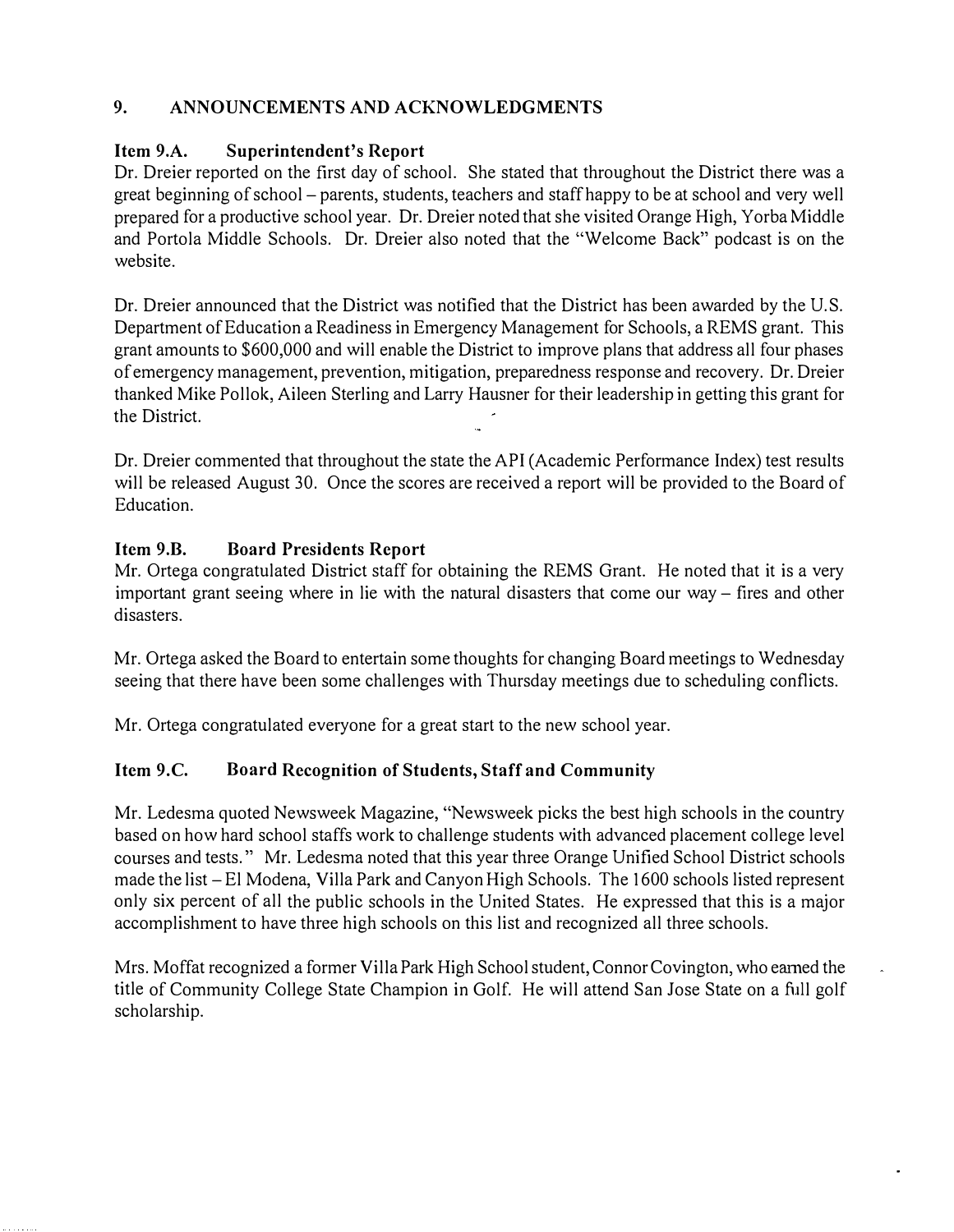## 10. APPROVAL OF MINUTES

July 29, 2010 (Regular Minutes)

#### Motion No. 10

It was moved by Mrs. Nichols, seconded by Dr. Deligianni, and carried by a vote of 7 -0 to approve the minutes of the July 29, 2010 regular meeting.

## 11. PUBLIC COMMENT: Non-Agenda Items

#### Speakers

Matjann Dunn, parent, commented that the Santiago Charter School changed their board meeting days to Wednesday from Thursday so that they could be available to attend the Board of Education meetings currently scheduled for Thursday. She suggested that proposed changes to the Board calendar be made in June so that parent group meetings could schedule their meetings accordingly.

## 12. ACTION ITEMS

#### Item 12.A. Adoption of 2009-10 Unaudited Actuals and Revised Budget for 2010-2011

Mr. Christensen noted that the State of California does not have a budget as of this date — the legislators have not come to an agreement. Orange Unified School District, as a single-adoption District, adopted the 2010-11 budget on June 10, 2010. *Education Code* section 42127(i)(4) specifies that within 45 days after the Governor signs the budget, the district shall make available for public review any material revisions in the revenues and expenditures made available by the Budget Act. At the time of printing this revised budget, the Budget Act has not been signed by the governor. In compliance with AB 1200 requirements, the Board of Education is presented the 2009-10 Unaudited Actuals for approval prior to September 15.

Average Daily Attendance: Average daily attendance 27,183.19 (not including District charter schools) is used for purposes of calculating the Revenue Limit Apportionment. The following chart is a composition of 2010-11 ADA:

| ADA                                   |           |
|---------------------------------------|-----------|
| <b>OUSD</b>                           | 26,833.79 |
| Non-Public Schools                    | 50.44     |
| <b>OUSD Community Day School</b>      | 65.21     |
| County Special Education              | 18.92     |
| <b>County Community Schools</b>       | 214.83    |
| Subtotal                              | 27,183.19 |
| El Rancho Charter                     | 1,122.58  |
| Santiago Charter                      | 960.72    |
| <b>Subtotal (Charter School Only)</b> | 2,083.30  |
| <b>GRAND TOTAL</b>                    |           |

Revenues: Included in the revenue of the District's budget for 2010-11 is a negative (.39)% cost of living adjustment (COLA) with an 18.355% Revenue Limit Deficit. In addition, the Governor's May Revise imposed an on-going 3.85% reduction to each District's undeficited revenue limit. The COLA deficit and 3.85% revenue limit reduction yields an estimated \$271 per student decrease in

l,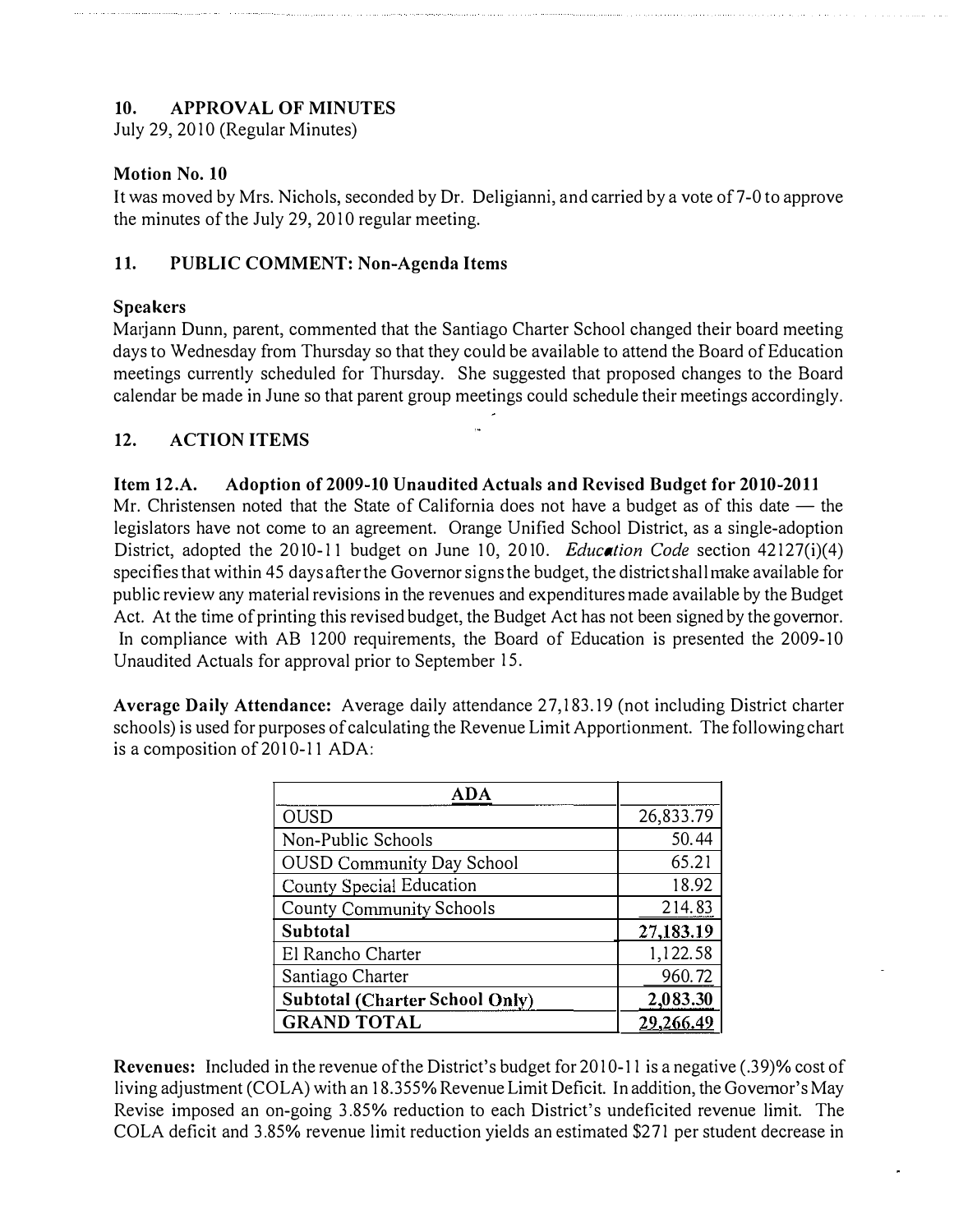the revenue-limit calculation resulting in a deficited revenue limit of \$4,941.28 per ADA for 2010-11. The 2010-11 Budget revenue component reflects deferred revenues/carryovers from the 2009-10 fiscal year. The unexpended entitlements have been included in components of the 2009-10 ending fund balance and added to the 2010-11 expenditure lines. These entitlements, including State Fiscal Stabilization, Medical-Cal Billing option, English Language Acquisition Program, Economic Impact Aid, and Quality Education Investment Act, amount to approximately \$10.2 million.

Other unexpended/remaining components of the 2009-10 ending fund balance are El Rancho Charter School, non-resident tuition, site/department donations and Instructional Materials totaling approximately \$3.0 million. Federal and state categoricals are projected at 2009-10 allocations with reductions in COLA of O% and (.38)% respectively for those entitlements and grants known to be ongoing.

Expenditures: Supplies, services/operating expenses, and capital outlay are in conformity with estimated site and program budgets.

Ending Balance: The projected ending balance of \$21,900,098 is comprised of the following:

| Revolving Cash                             | \$125,000    |
|--------------------------------------------|--------------|
| <b>Stores</b>                              | \$150,000    |
| Designated for Economic Uncertainties (3%) | \$6,880,059  |
| El Rancho Beginning Balance                | \$1,250,000  |
| Non-Resident Tuition                       | 56,127       |
| Unappropriated Amount                      | \$13,438,912 |

The ending balance meets the state-required three percent reserve and the 2010-11 budget complies with the AB1200 accountability guidelines as set forth by the State of California. The First Interim Report will be presented to the Board of Education at its December 9, 2010 meeting. The Second Interim will be presented at the first meeting in March 2011.

The Orange County Department of Education requested that local boards of education include the following statement in the 2010-11 budget revision action:

Transfer Resolution: Resolution Nos. 03-10-11 and 04-10-11 are the technical mechanisms which the Orange County Department of Education uses to authorize and input the information shown in the 2009-10 Unaudited Actuals and the 2010-11 Revised Budget.

## Motion No. 11

It was moved by Mrs. Smith, seconded by Mrs. Nichols, and carried by a vote of 7-0 to adopt the 2009-10 Unaudited Actuals and the 2010-11 Revised Budget and authorized staff to implement the necessary transfers as shown in Transfer Resolutions Nos. 03-10-11 and 04-10-11.

# 13. INFORMATION/DISCUSSION ITEMS

# Item 13.A. Opening of Schools Report

Dr. Hansen made a presentation to the Board on the opening of school for the 2010-2011 school year. This is the first annual Opening of Schools Report for the Orange Unified School District. The first day of school went very well, an excellent start to the school year. Dr. Hansen noted that the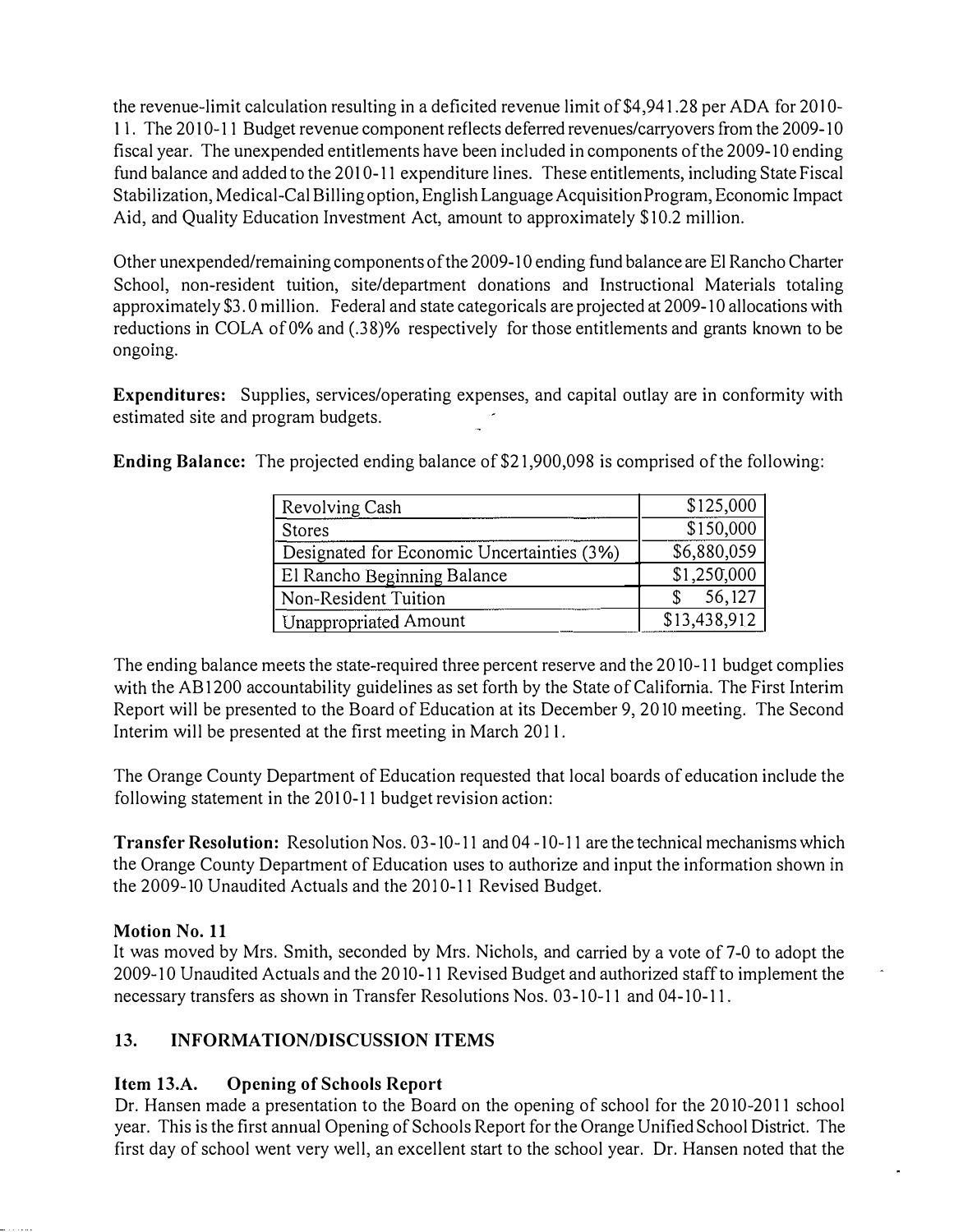administration leadership at both the schools and the District have been working collaboratively to prepare for the beginning of school. There was a strategic planning session where the focus was on next steps and goals; there were focused secondary and elementary principal meetings to review achievement data and to design improvement goals for the schools; and the Educational Services Division is working closely in partnership with the schools to focus on what the needs are of the students. Dr. Hansen shared additional information regarding a school support survey, Data Director, school site visits, parent community partnerships, and more. See attached power point presentation.

المتحادين المتمدد للمنا

## Item 13.B. Update of the District's Strategic Plan: Year 2 Priorities

and a straight

The six goal team leaders of the District's Strategic Plan provided a report on Year 2 Priorities. Last year was the first year of the Strategic Plan. The goal areas are identified as follows: I) Student Achievement, 2) Student Engagement, 3) Safe, Welcoming Schools, 4) Parent & Community Partnerships, 5) Communications, and 6) Effective Use of Resources. The goal team leaders are: Aileen Sterling, Executive Director, Secondary Education, Michelle Moore, Principal at Panorama Elementary School, John Briquelet, Principal at El Modena High School, Randy Leach, Principal at Crescent Elementary School, Larry Hausner, Administrative Director for Communication and Educational Technology, and Mike Christensen, Deputy Superintendent. Each goal team leader provided a brief overview on the priorities that were identified at the Administrative Conference that reflect the work that we think needs to get done this year. See attached Strategic Plan, Year 2 Priorities Power Point presentation.

## Item 13.C. Request from Community Member to Rename an Orange Unified School District Elementary School

Mr. Robert Torres, Chairman of the Committee for Ramirez, presented to the Board of Education his request to rename Esplanade Elementary School to Lorenzo Ramirez Elementary School in honor of Mr. Ramirez' campaign in the 1940's to end segregation in the El Modena school system. Mr. Torres noted that Lorenzo Ramirez was one of the co-plaintiffs in the Mendez, et al. v. Westminster, et a!. case, which succeeded in ending segregation in California public schools. The case preceded by seven years the 1 954 Brown v. Board of Education which ended racial segregation in all public schools in America. Mr. Torres noted that a committee has been formed engage the public about the possibility of renaming Esplanade Elementary to Lorenzo Ramirez Elementary School.

## Board Discussion

The Board members engaged in discussion regarding the request to rename Esplanade School and remarked on the significance of the event. Mr. Ortega noted that there appeared to be general support to move forward with the request, but that the process needs to be clarified and done correctly. Mr. Ortega asked staff to come back with appropriate direction to move forward with the request and to do it appropriately so that it is done correctly. Further, he asked that staff stay in contact with the Lorenzo Ramirez Committee. Dr. Dreier responded that staff will do the research and follow-up.

## Item 13.D. Presentation on Safe and Drug-Free Schools

Mr. Hausner shared a proposal for enhancing safe and drug-free campuses. Statistical data was presented depicting an increase in the use of alcohol and drugs by high school students. The presentation focused on a strategy to eliminate the presence of drugs and alcohol through a canine detection service provider. See attached Power Point presentation.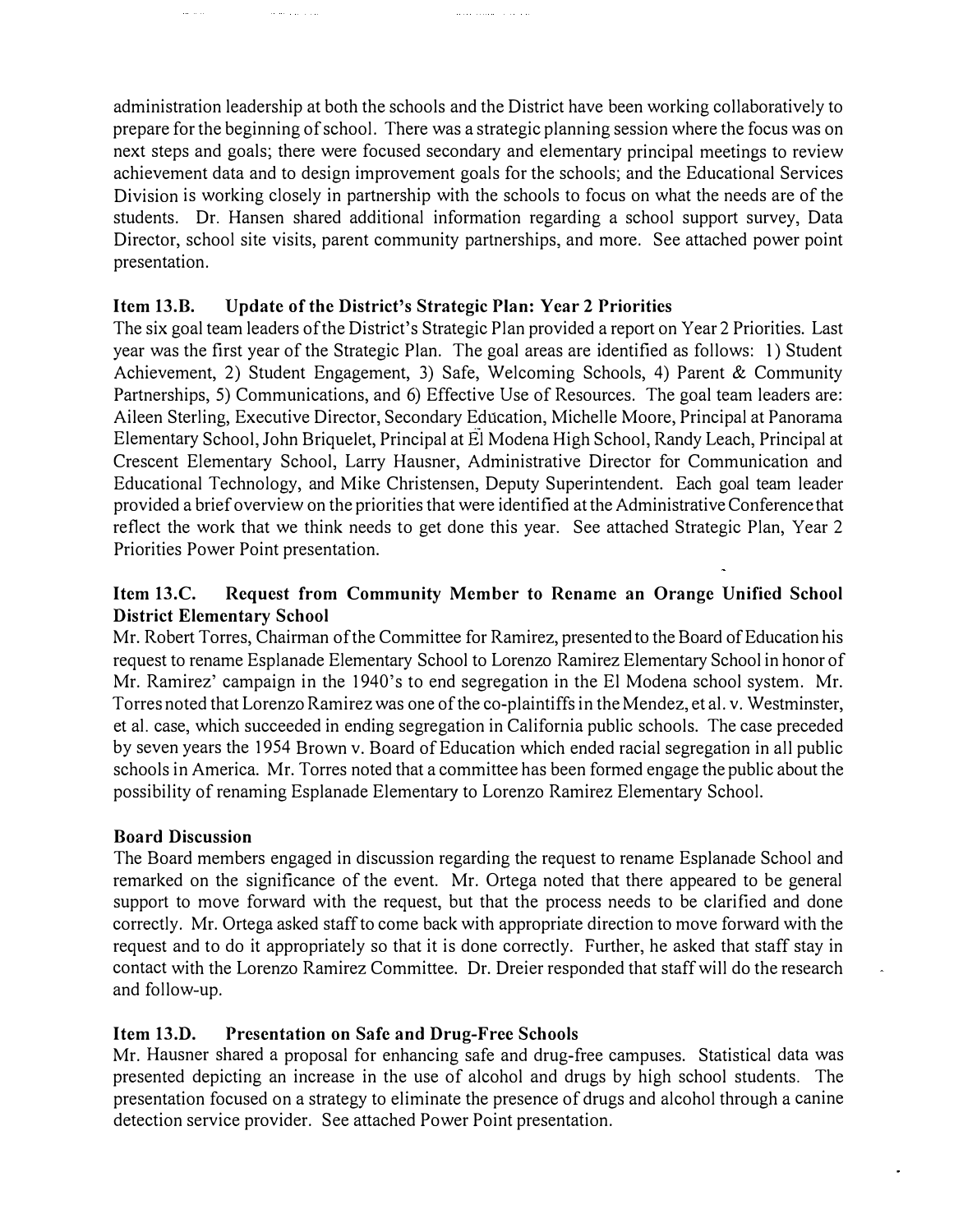#### Board Discussion

The members of the Board discussed the many issues surrounding the use of drugs on school campuses and the efforts that have been made to address the problem. It was noted that it would be a good thing for the high schools to have another tool to assure the community that everything is being done to keep our campuses safe and free from drugs. The Board asked that follow-up information be provided and requested a three-year breakdown of the District's suspension data, as well as statistics and testimonials from neighboring school districts that have used canine detective services.

## 14. CONSENT ITEMS

#### PULLED ITEM

Item 14.J. Assistance League of Orange Pulled by Mr. Ledesma

#### Motion No. 12

It was moved by Mrs. Smith, seconded by Mrs. Nichols, and carried by a vote of 7-0 to approve the following consent items minus Item J, Assistance League of Orange.

#### Item 14.A. Purchase Orders List

The Board approved the Purchase Order List dated July 19, through August 15, 2010 in the amount of \$4,594,056.28. See attached Purchase Orders Lists.

#### Item 14.B. Warrants List

The Board approved the Warrants List dated July 19, through August 15, 2010 in the amount of \$6,568,314.56. See attached Warrants List.

#### Item 14.C. Contract Services Report- Administrative Services

The following contract services for Administrative Services were approved:

## DRIFTWOOD DAIRY BID NO. 614

In October 2009, Driftwood Dairy was competitively awarded a price agreement for dairy products. The price agreement provides for an initial one-year term, followed by two one-year options. The District has utilized the price agreement and is satisfied with their product and service. Accordingly, the price agreement should be renewed for a second year to support continuing District needs. This is not a request for any additional budgetary appropriation.

Nutrition Services ................... not-to-exceed ...................... \$400,000

## ESCI ENVIRO SERVICES, INC.

The Federal Clean Water Act (CW A) requires that storm water associated with industrial activity that discharges either directly to surface waters or indirectly through municipal separate storm sewers, must be regulated by a federally enforceable discharge permit. ESCI EnviroServices, Inc. is qualified and will provide storm water permitting, related plan development and implementation services to the District. ESCT will also provide necessary occupational health & safety compliance services for the 2010-11 fiscal year.

General Fund .......................... not-to-exceed .............. \$7,500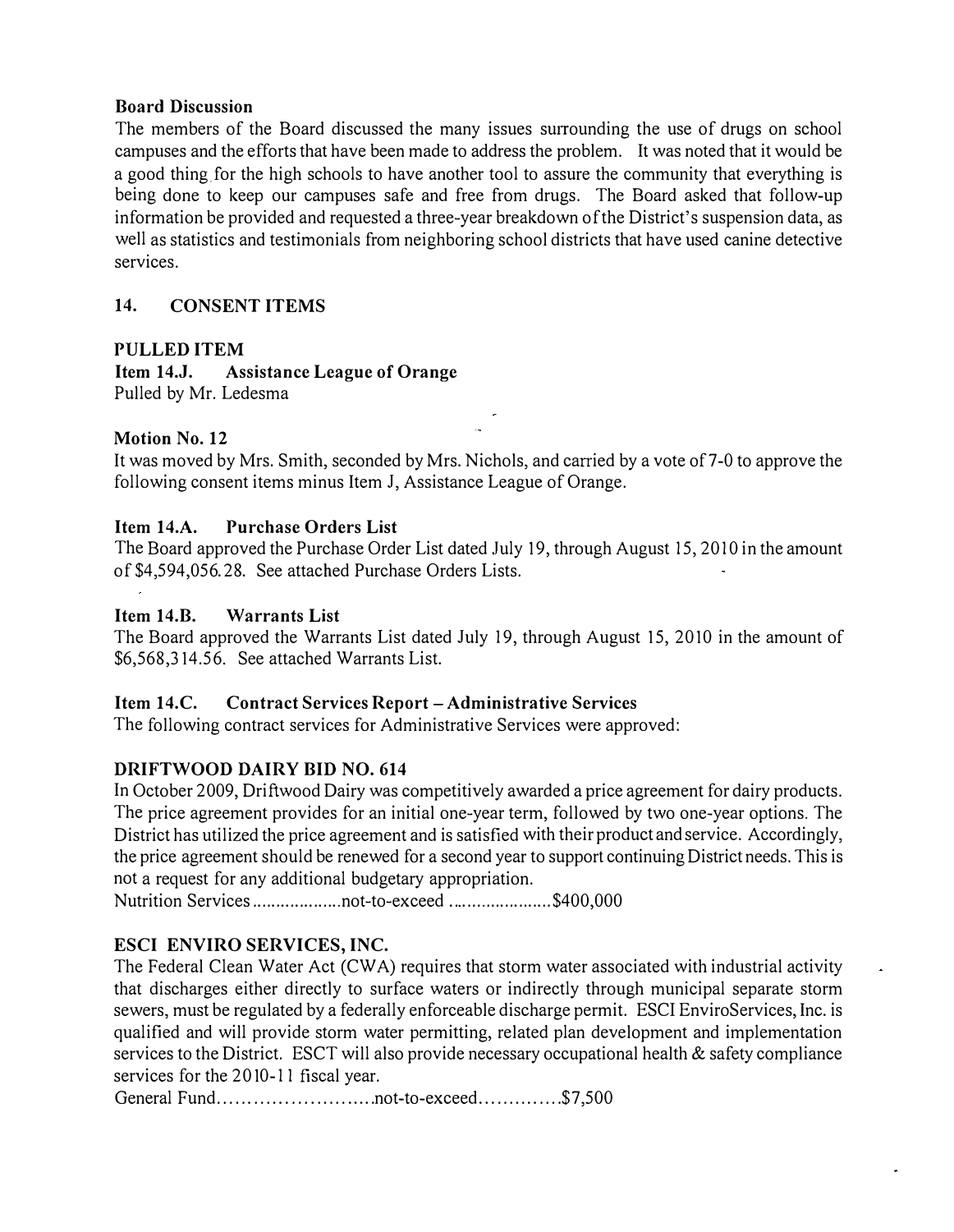## J.D. DIFFENBAUGH, INC.

The District awarded Bid No. FC6019 – Modernization – Yorba Middle School to J.D. Diffenbaugh, Inc., on June 18, 2009. Change Order 2.h increases the value of the contract and does not add any additional time to the contract. The cost and scope were reviewed and found to be reasonable by the architect, construction manager and staff. This Change Order falls within the allowable maximum of I 0% per the Public Contract Code.

Special Reserve/Capital Projects..................................\$26,480

#### P & A ADMINISTRATIVE SERVICES

P & A Administrative Services is a third party administration specializing in the area of medical reimbursement payments to retirees. P  $\&$  A has expertise with CalPERS and other districts in providing an efficient medical reimbursement method for retirees.  $P \& A$  services will prepare plan documents to orientate retirees with electronic reimbursement for medical expenses. All documents are compliant with the Internal Revenue Code and federal income tax regulations. The initial contract will be valid for six months; after that time the District will have the option to cancel with no penalty.

Support Services . . . . . not-to-exceed.............................. \$35,000

## JJJ FLOOR COVERING, INC. BID NO. 605

In September 2008, the firm of JJJ Floor Covering, Inc. was competitively awarded a Unit Price Contract (UPC) for flooring services as required by the District. The contract provides for an initial one-year term, followed by two one-year options. The District has utilized the UPC and is satisfied with their performance. Accordingly, the UPC should be renewed for a third year to support continuing District needs. Expenditures are made from all sites, programs and department budgets. This is not a request for any additional budgetary appropriation.

Various funds .......................... not to exceed ....................... \$500,000

#### UNIVERSAL ASPHALT CO., INC., BID NO. 607

In September 2008, the firm of Universal Asphalt Co., Inc. was competitively awarded a Unit Price Contract (UPC) for general asphalt work as required by the District. The contract provides for an initial one-year term, followed by two one-year options. The District has utilized the UPC and is satisfied with their performance. Accordingly, the UPC should be renewed for a third year to support continuing District needs. Expenditures are made from all sites, programs and department budgets. This is not a request for any additional budgetary appropriation.

Various funds .......................... not to exceed ....................... \$500,000

#### FC & SONS ROOFING

The District awarded Bid No.  $620$  – Re-Roofing – Santiago Charter Middle School to FC & Sons Roofing on June 10, 2010. Change Order lincreases the value of the contract but does not add any additional time. The cost and scope were reviewed and found to be reasonable. This change order falls within the allowable maximum of 10% per the Public Contract Code. State School Funding Fund ........................................ \$2,050

## THOMPSON ROOF CO., INC.

The District awarded Bid No. 620 - Re-Roofing - Cerro Villa Middle School to Thompson Roof Co., Inc. on June 10,2010. Change Orders I & 2 increase the value of the contract but do not add additional time. The cost and scope were reviewed and found to be reasonable. These change orders fall within the allowable maximum of 10% per the Public Contract Code.

 $\ddot{\phantom{0}}$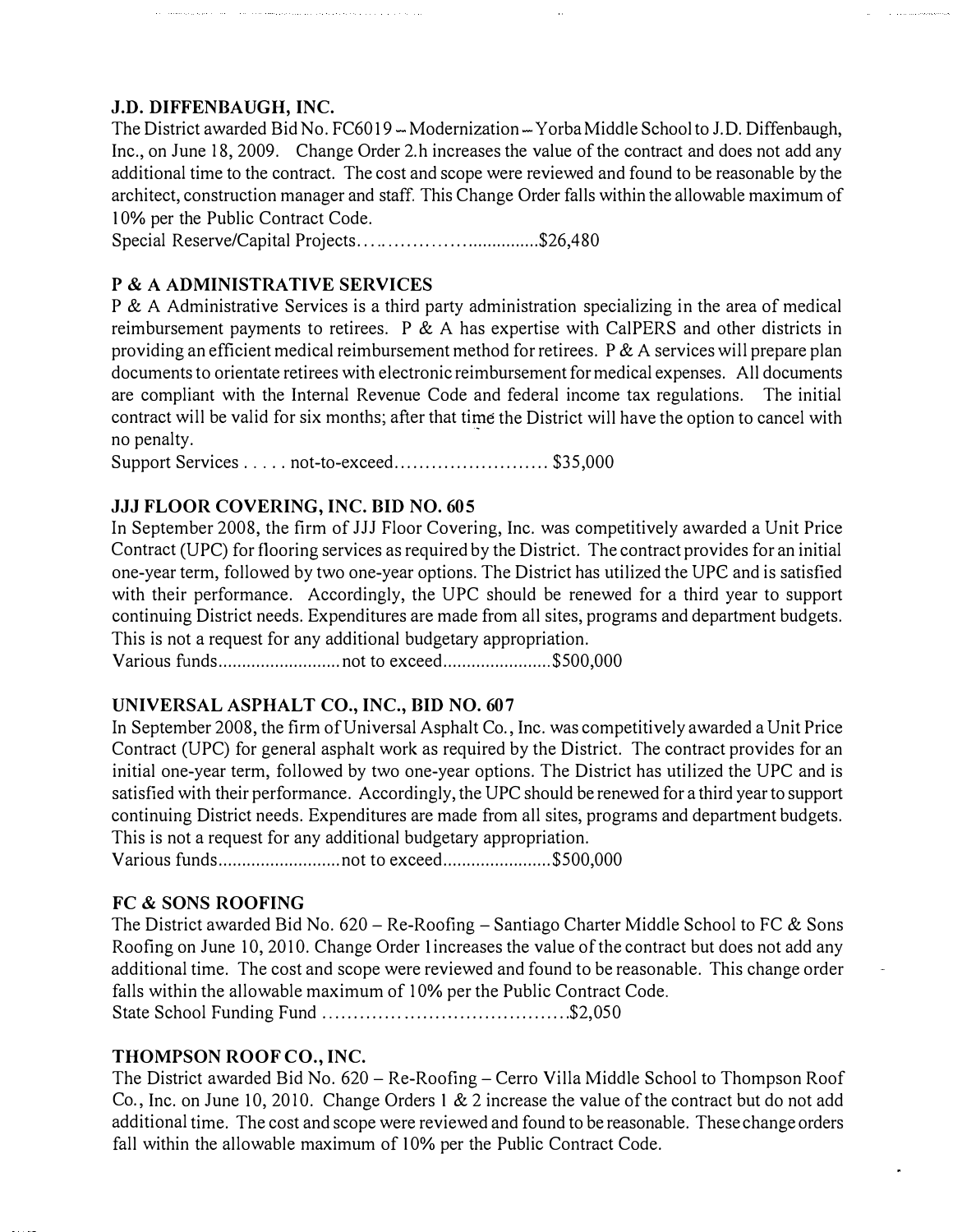State Fund ................. . . . . ......... .... .......................... ... \$12,512

#### Item 14.D. Acceptance of Completed Contracts and Filing of Notices of Completion

The Board accepted the contract(s) as completed, authorized staff to file appropriate notice(s) of completion and release the retention payment(s) to the contractor(s) as follows:

#### Bid No. 607- Unit Price Contract- Asphalt

| Project(s):                 | Anaheim Hills Elementary   |
|-----------------------------|----------------------------|
| Bid/Project Board Approved: | September 10, 2009         |
| Contractor:                 | Universal Asphalt Co. Inc. |
| Purchase Order:             | 103028                     |
| Completion Date:            | July 12, 2010              |
| Original Project Amount:    | \$17,131.80                |
| Change Order(s) Amount:     | $-0-$                      |
| Total Project Amount:       | \$17,131.80                |
| Fund $(s)$ :                | Capitol Project Fund (49)  |

#### Bid No. 616- Installation of Dance Floor

| Project(s):                 | El Modena High School |
|-----------------------------|-----------------------|
| Bid/Project Board Approved: | June 10, 2010         |
| Contractor:                 | Pacific Floor Company |
| Purchase Order:             | 104209                |
| Completion Date:            | July 27, 2010         |
| Original Project Amount:    | \$22,000.00           |
| Change Order(s) Amount:     | $-0-$                 |
| Total Project Amount:       | \$22,000.00           |
| $Fund(s)$ :                 | General Fund (01)     |
|                             |                       |

## Bid No. 617- Exterior Painting

Project(s): Bid/Project Board Approved: Contractor: Purchase Order: Completion Date: Original Project Amount: Change Order(s) Amount: Total Project Amount: Fund(s):

Santiago Middle School June 10, 2010 E. Bitsakis Painting Inc. 11 0475 July 26, 2010 \$19,800.00 -0- \$1 9,800.00 School Building Fund (35) لتكافئ

#### Item 14.E. Resolution No. 07-10-11: Gann Amendment Appropriations Limit The Board adopted Resolution No. 07-10-11, Gann Amendment Appropriations Limit, for current and preceding fiscal years in accordance with Article XIII-B of the California Constitution.

## Item 14.F. Declaration of Surplus Items

the Board of Education declare the items listed and described as surplus and approve the public and private disposition of the surplus items in accordance with Education Code Section 17545 and Board Policy 3270.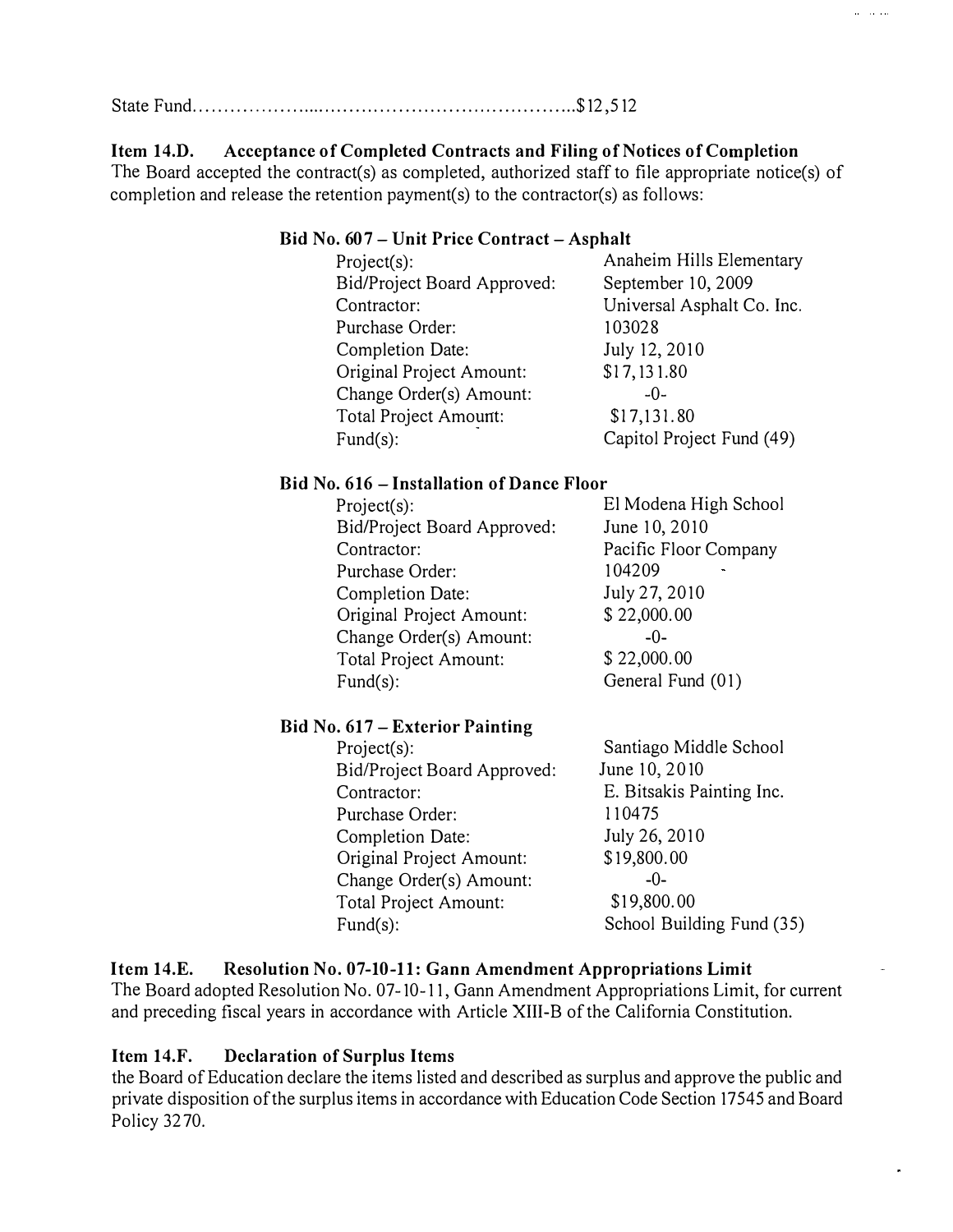## SURPLUS ITEMS LIST EQUIPMENT TAG NUMBERS & DESCRIPTION

|        | 118869 ARC WELDER: Lincoln          | 143998 | BACKPACK BLOWER                       |
|--------|-------------------------------------|--------|---------------------------------------|
| 006456 | BLOWER/SWEEPER: Parker              | 143854 | SAW CUTTER: CONCERT                   |
| 000000 | BLOWER/SWEEPER: Parker, S/N 8018632 | 254106 | LAWN MOWER                            |
| 000000 | BLOWER/SWEEPER: Parker, S/N 8018805 | 254110 | LAWN MOWER                            |
| 131600 | BLOWER/SWEEPER: Parker              | 107388 | LAWN MOWER                            |
|        | 261771 BACKPACK BLOWER              | 252333 | RECOVERY MACHINE: OZ                  |
| 143988 | BACKPACK BI OWER                    | 252073 | <b>RECOVERY MACHINE: PENGUIN</b>      |
| 143989 | <b>BACKPACK BLOWER</b>              | 252074 | <b>RECOVERY MACHINE: PENGUIN</b>      |
| 120007 | <b>BACKPACK BLOWER</b>              |        | 001114 PAPER FOLDER: HORIZON, PF-P310 |

Miscellaneous Items (not on Asset Inventory List or Cost< \$1,000) To be declared surplus on a continuing basis throughout the fiscal year. Various lots of obsolete computers and electronic related ifems. Various lots of obsolete garage and tire items. Various lots of obsolete HVAC equipment and supplies. Various lots of obsolete kitchen equipment and related items. Various lots of obsolete lighting fixtures and lamps. Various lots of obsolete plumbing equipment and supplies. Various lots of obsolete tools and parts. Various lots of miscellaneous items determined to be unusable by the District.

#### Item 14.G. Personnel Report

The Board approved the attached Personnel Report.

## Item 14.H. California State Teachers Retirement System Post-Retirement Earnings Limitation Exemption Request

The Board authorized staff to submit a CalSTRS Post-Retirement Earnings Limitation Exemption request for Bertha Anderson to serve as Elementary School Principal during the 2010-11 school year.

## Item 14.1. Revised Memorandum of Understanding by and between the Orange Unified School District and Santiago Charter Middle School

The Board approved the revised memorandum of understanding by and between Orange Unified School District and Santiago Charter Middle School. This memorandum of understanding contains the terms and conditions that replace the previous memorandum of understanding in governing the operations of Santiago Charter Middle School and the relationship between the District and Santiago Charter Middle School commencing with the 2010-11 school year.

## Item 14.J. Contract Services Report- Educational Services

The following contract services for Educational Services were approved:

## KAGAN PROFESSIONAL DEVELOPMENT/ SARAH ZIEBELL

School Districts are required to provide an equitable share of federal monies to the private schools within their attendance boundaries. Kagan Professional Development, with consultant Sarah Ziebell, will conduct training on effective instructional teaching strategies for K-8 teachers at Trinity Lutheran School, November 22, 2010. Cooperative learning, along with higher level thinking and achievement will be covered. Fiscal impact will be the expenditure of restricted categorical fund monies.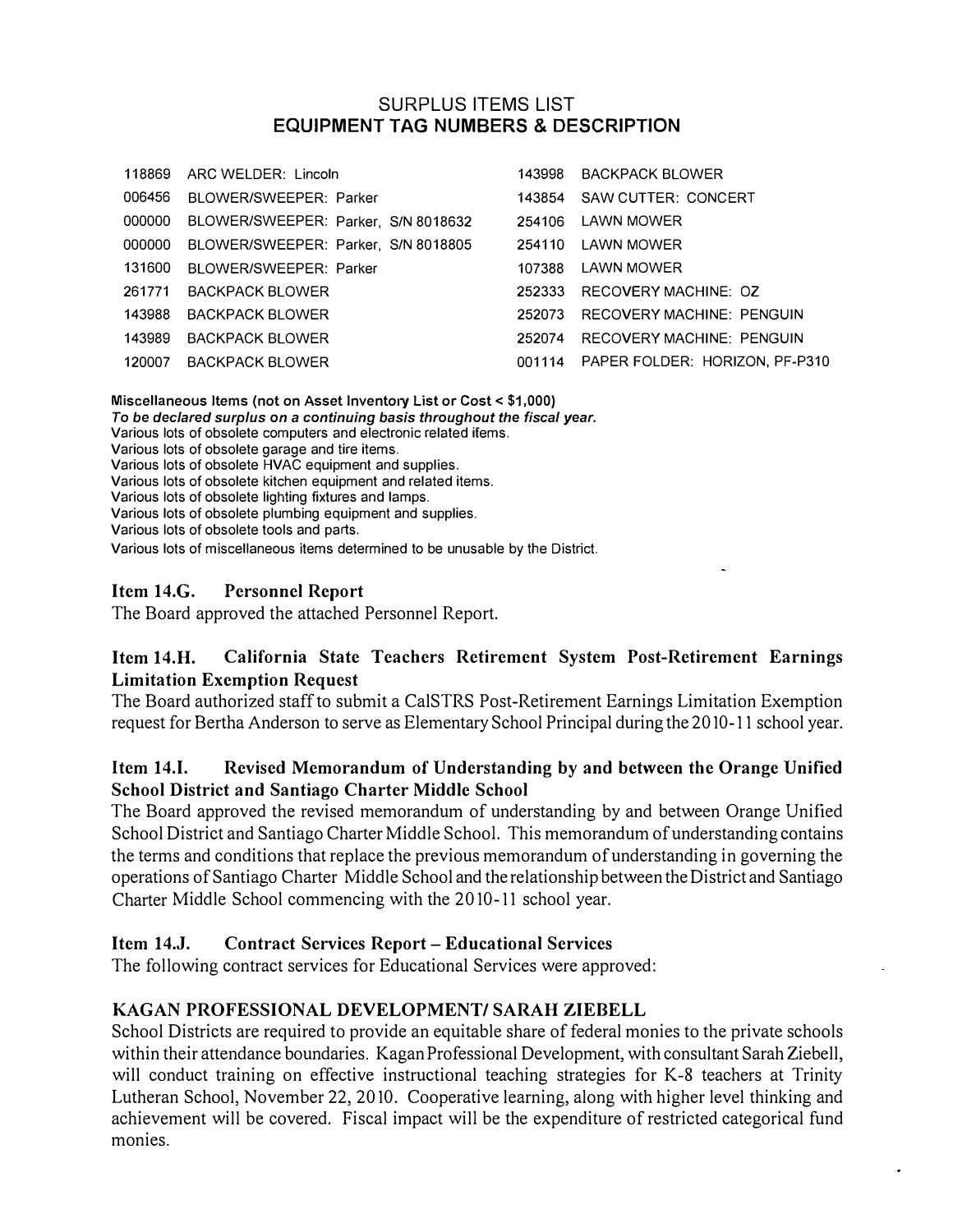Title II, Part A ............ not-to-exceed ............................... \$3,999

## INSIDE THE OUTDOORS: FIELD & SCHOOL PROGRAMS 2010-2011

The Orange County Department of Education offers the Inside the Outdoors Program for students in grades K-6. The program includes a one-hour on-site program (School Program) with a traveling naturalist for K-3 students. This program provides the foundation for student participation in the Outdoor Science School Program. Students attending the program from each participating school are responsible for the program cost. There is no impact to the general fund. The student cost can be supplemented by funds donated from individual parent organizations. Scholarships are available.

#### OUTDOOR SCIENCE SCHOOL 2010-2011

The Orange County Department of Education offers the Outdoor Science School for 5th and 6th grade students. A four or five-day program provides students an opportunity to study science in a natural setting. The curriculum correlates to the 5th and 6th grade Science standards. Students attending the program from each participating school are responsible for the program cost. There is no impact to the general fund. The student cost can be supplemented by funds donated from individual parent organizations. Scholarships are available.

#### ASSISTANCE LEAGUE OF ORANGE

Pulled for discussion and separate action. See motion No. 13.

#### PAUL ALAN DORES, Ph.D.

Services are required for the purpose of consultation and attendance at Individual Education Program meetings during the 2010-11 school year. Special Education . . . . . . not-to-exceed . . . . . . . . . . . . \$6,000

## VICKI JOHNSON, CCC-SLP

Services are required to provide speech and language therapy for the 2010-11 school year for special education students as required by law. Special Education . . . . . . not-to-exceed . . . . . . . . . . . . \$104,000

#### KAMOROFF & ASSOC.

As the result of an agreement in OAH Case #2010041473, the District agrees to reimburse the parents of a special education student for reasonable attorneys' fees and costs upon receipt of proof of payment.

Special Education . . . . . . . . not to exceed . . . . . . . . . . . \$7,000

## ORANGE COUNTY DEPARTMENT OF EDUCATION

Participation in the 2010-11 Special Education Legal Alliance provides opportunities to address issues without litigation.

Special Education . . . . . . not to exceed . . . . . . . . . . . . . \$8,100

## PROGRESSUS THERAPY, LLC

Services are required to provide occupational therapy to students with special needs during the 2010-Il school year. Special Education . . . . . . not-to-exceed . . . . . . . . . . . . . \$115,000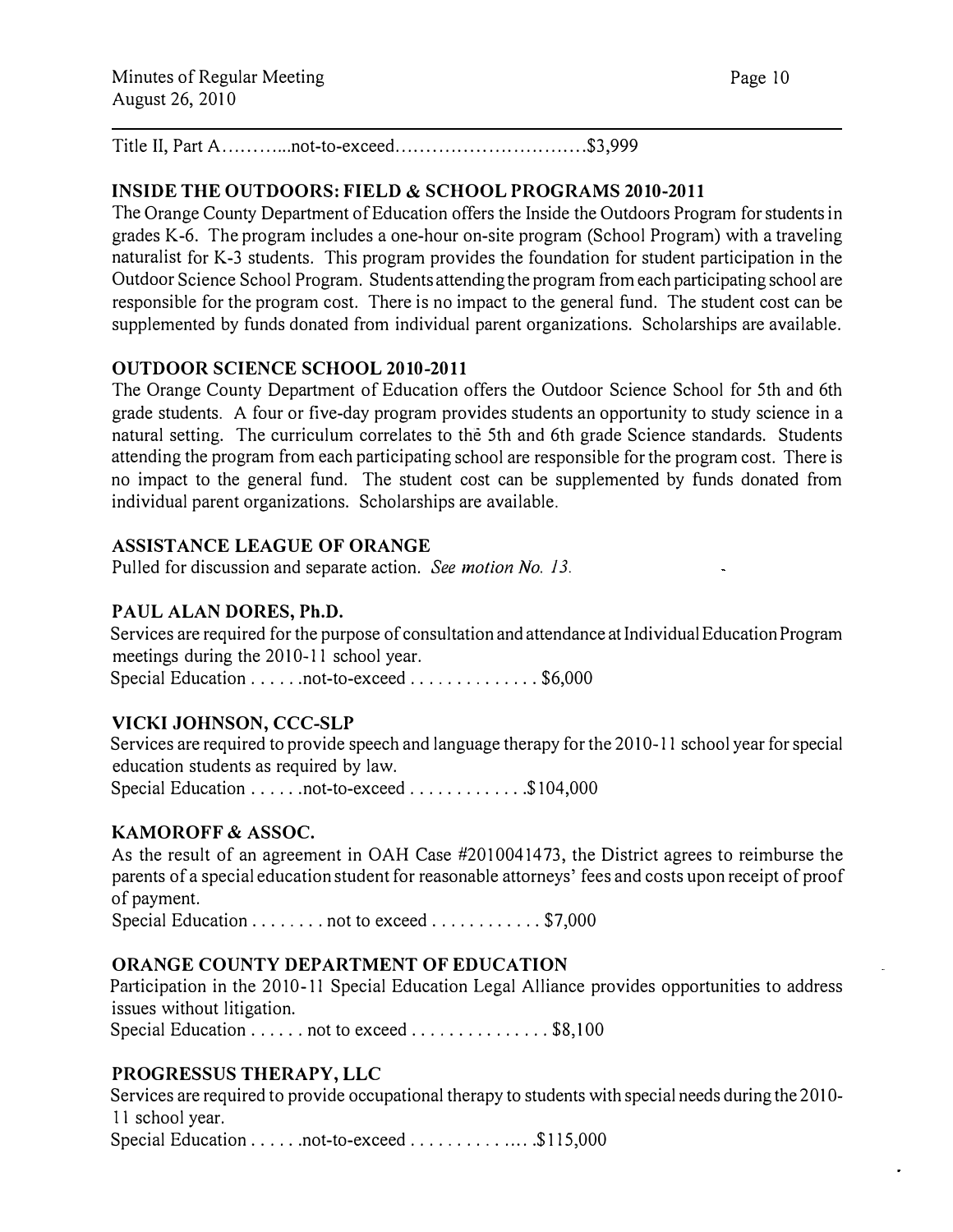#### JUDY PRUNTY

Services are required for transcription of school assignments into Braille for visually impaired special education students during the  $2010-11$  school year. Special Education . . . . . . . . not to exceed . . . . . . . . . . \$12,000

#### SPECIAL EDUCATION STUDENT #347333

As the result of an Individualized Education Program (IEP), the District agrees to reimburse the parents of a special education student for educational related mileage during the 2010-11 school year. Special Education . . . . . not-to-exceed . . . . . . . . . . . . . \$2,000

#### Item 14.K. Primary Language Waiver

Te Board approved the request for a Primary Language Waiver that will be submitted to the California Department of Education. Authorization is being requested to use English speaking personnel to administer the English and native language proficiency assessments (interview/questionnaire) to students who speak a primary language other than Spanish. The CDE will grant a waiver for this requirement when the native language is spoken by a small number of pupils and bilingual testers are not available. The District has bilingual testers available for Spanish only at this time.

#### Item 14.L. Textbook Adoptions- 30-Day Review by Public

The Board placed the attached list of textbooks on display for the 30-day review period to be considered for adoption at the October 14<sup>th</sup> Board meeting.

#### Item 14.M. Textbook Adoptions- Final

The Board adopted the attached list of textbooks for the District.

## PULLED ITEM

#### Item 14.J. Assistance League of Orange

Mr. Ledesma noted that he pulled this item in order to separately recognize the Assistance League of Orange for all the good things they have done for the students of the District over the past many years. He asked that the Assistance League be given recognition as they have generously provided school uniforms, vouchers for shoes, back-packs filed with school supplies, etc. to many qualifying District students in need. He hopes the Board will entertain in the future some kind of recognition of that agency.

Mrs. Nichols noted that the Orange Community Council of PTAs has recognized the Assistance League for their service with an Honorary Service Award a couple of times in the past. Although this recognition is not from the District, it is representative of them. The Assistance League of Orange is a tremendous asset to the students of Orange Unified.

#### Motion No. 13

It was moved by Mr. Ledesma, seconded by Mrs. Nichols and carried by a vote of 7-0 to approve contract services for Assistance League of Orange. Through programs such as School Bell, HALOS (Helping A Little One Succeed) and the Dental Health Center, the Assistance League of Orange